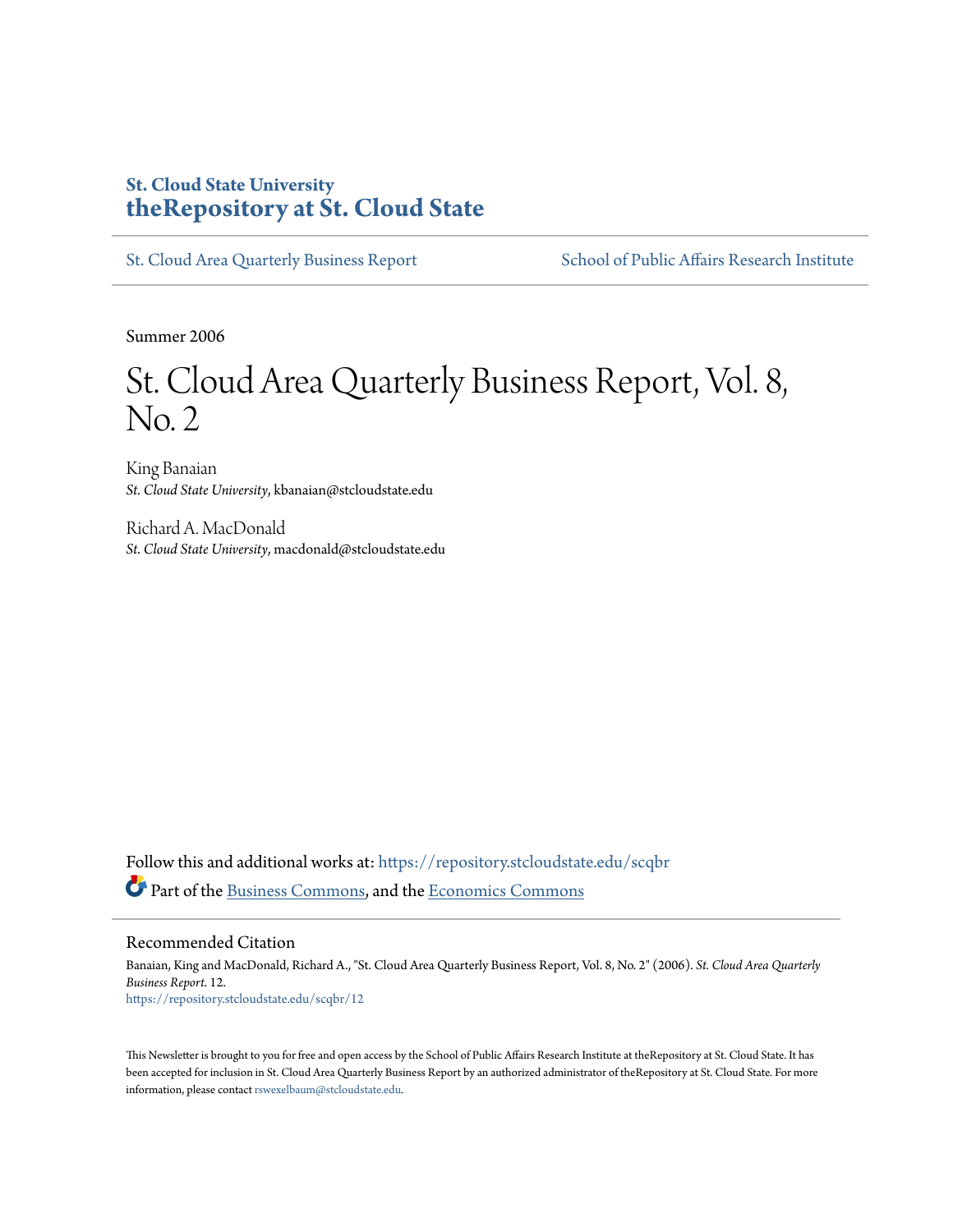# St. Cloud area **COLOUID AREA**<br>BUSINESS REPORT ERL<br>REPOR **BUSINESS RE**

## **BUSINESSES REPORT STRONG QUARTER**

## Companies resilient to increases in gas prices and interest rates

#### **executive summary**

The area economy experienced healthy gains in the past three months, according to results of the most recent St. Cloud Area Business Outlook Survey. Businesses report increased hiring from three months ago as the area expansion continues into its third year.

Recent labor market data from the Minnesota Department of Employment and Economic Development indicate employment in the St. Cloud area grew at a 0.6 percent year-over-year rate in April 2006. Key local sectors — including construction, retail trade and professional and business services — showed a decline in workers from year-earlier levels, but this may reflect only an unusually high level of employment in April 2005. The May and June data releases will be closely watched to see if this trend continues.

Despite uncertainty in the local labor market, the area economic outlook seems quite favorable. Respondents to the St. Cloud Area Business Outlook Survey report strong improvements in business conditions in the last quarter. Predictions of the St. Cloud Leading Index of Economic Indicators suggest a healthy continuation of economic expansion. Three of the four indicators are positive, led by strong growth in help-wanted advertising and in hours worked in manufacturing.

Current economic conditions reported by survey re-

#### **index of leading economic indicators**



#### **key results of survey**



spondents are slightly better than expected at this time of year. Fifty-eight percent of surveyed firms indicate business activity was improved from three months ago, while only 13 percent reported a decline.

In addition, 41 percent of surveyed firms report increased hiring in the past three months, and only 8 percent note declines in employment. Increased employment is expected to continue in the next six months as 31 percent of surveyed firms plan to add to payrolls.

Almost one-third of survey respondents report receiving higher prices over the recent quarter, and a similar percentage expect this to continue into November.

The area labor market continues to tighten. Thirtytwo percent of surveyed firms expect increased difficulty attracting qualified workers by November. Only one firm expects hiring to be less difficult. Survey respondents anticipate this to be the tightest labor market since December 1999.

Seventy-one percent of firms attempt to measure the productivity of their workers, and many firms use creative ways to compensate workers for increased productivity. Only one-half of survey respondents indicate they use wage and salary information from the Twin Cities in determining compensation for local workers.



Social Science Research Institute





(320) 656-3815



**King Banaian** Chairman Economics Department, St. Cloud State University (320) 308-4797



**Rich MacDonald Director** Center for Economic Education St. Cloud State University (320) 308-4781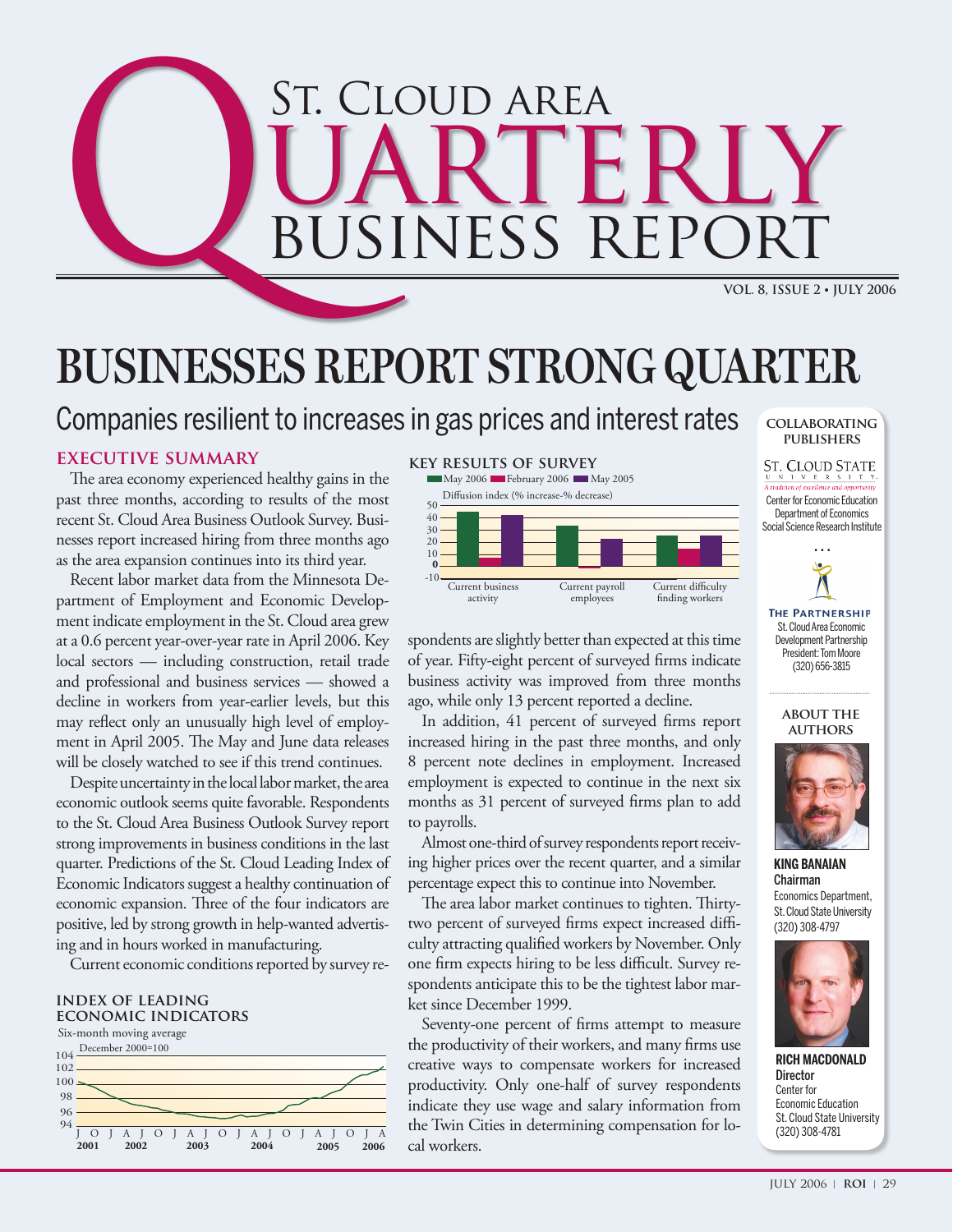#### **a strong quarter**

Tables 1 and 2 report the recent results of the business outlook survey. Responses are from 90 businesses that returned the mailing in time to be included in the report. Participating firms are representative .<br>of the diverse collection of businesses in the area. They include retail, manufacturing, construction, financial, health services and government enterprises of various sizes.

Responses are confidential. Written and oral comments have not been attributed to individual firms.

#### **current business activity**



In the past three months, area businesses experienced economic activity that was slightly stronger than the normal results for this time of year. The diffusion index (representing the percentage of respondents indicating an increase minus the percentage indicating a decrease in any given category) of 44.5 on the first item in Table 1 is higher than it was one year

### About the diffusion index

The diffusion index represents the percentage of survey respondents who indicated an increase minus the percentage indicating a decrease.

ago (when its value was 42.4 as seen in the table at the bottom of this page).



dex on current employment was the highest for a spring survey. Indeed, 41 percent from the level three months earlier. Employment also was stronger than usual at surveyed firms. The diffusion inof firms report increased payrolls in May

Firms continue to have difficulty attracting qualified workers. While the diffusion index on difficulty attracting qualified workers is similar to one year ago, it is the highest recorded since the June 2000 survey.

## **what is affecting your company?**

■ "Price of gasoline is adding substantial cost to fixed overhead costs."

■ "Decline in new home starts, decline in refinance activity, slower sales in residential real estate, overspending by folks (high credit card debt), all impact our business."

■ "(Overreaction to) gasoline prices. What were prices 20-25 years ago? What are wages now compared to past high prices?"

■ "Residential construction has slowed dramatically in the St. Cloud area. Commercial construction is average for this time of year."

■ "Health insurance costs are increasing. We had a 30 percent increase this year."

■ "Slowdown in sales of existing homes. The local (Multiple Listing Service) has nearly twice the listings of existing (homes in) Q2 '06 vs. Q2 '05."

■ "Receivables are at an all-time high. Customers are taking longer to pay. Cash is tight."

■ "Fuel costs affect us because of trucks and lots of our equipment use different fuels."

■ "Difficulty recruiting physicians — small community."

■ "Much effort will be put into increased recruiting to help locate quality candidates."

| <b>TABLE 1-CURRENT</b>                                                              |                  | February 2006 |                  |                              |                              |
|-------------------------------------------------------------------------------------|------------------|---------------|------------------|------------------------------|------------------------------|
| <b>BUSINESS CONDITIONS</b>                                                          | Decrease $(\% )$ | No Change (%) | Increase $(\% )$ | Diffusion Index <sup>3</sup> | Diffusion Index <sup>3</sup> |
| What is your evaluation of:                                                         |                  |               |                  |                              |                              |
| Level of business activity<br>for your company                                      | 13.3             | 28.9          | 57.8             | 44.5                         | 6.9                          |
| Number of employees<br>on your company's payroll                                    | 7.8              | 51.1          | 41.1             | 33.3                         | $-1.0$                       |
| Length of the workweek<br>for your employees                                        | 4.4              | 67.8          | 27.8             | 23.4                         | $-2.0$                       |
| Capital expenditures (equipment,<br>machinery, structures, etc.)<br>by your company | 3.3              | 62.2          | 34.4             | 31.1                         | 24.5                         |
| Employee compensation (wages<br>and benefits) by your company                       | $\theta$         | 53.3          | 45.6             | 45.6                         | 45.1                         |
| Prices received for<br>your company's products                                      | 5.6              | 60.0          | 32.2             | 26.6                         | 14.7                         |
| National business activity                                                          | 11.1             | 51.1          | 27.8             | 16.7                         | 4.0                          |
| Your company's difficulty<br>attracting qualified workers                           | 5.6              | 63.3          | 31.1             | 25.5                         | 14.7                         |

Notes: (1) Reported numbers are percentages of businesses surveyed. (2) Rows may not sum to 100 because of "not applicable" and omitted responses. (3) Diffusion indexes represent the percentage of respondents indicating an increase minus the percentage indicating a decrease. A positive diffusion index is generally consistent with economic expansion. Source: SCSU Center for Economic Education, Social Science Research Institute and Department of Economics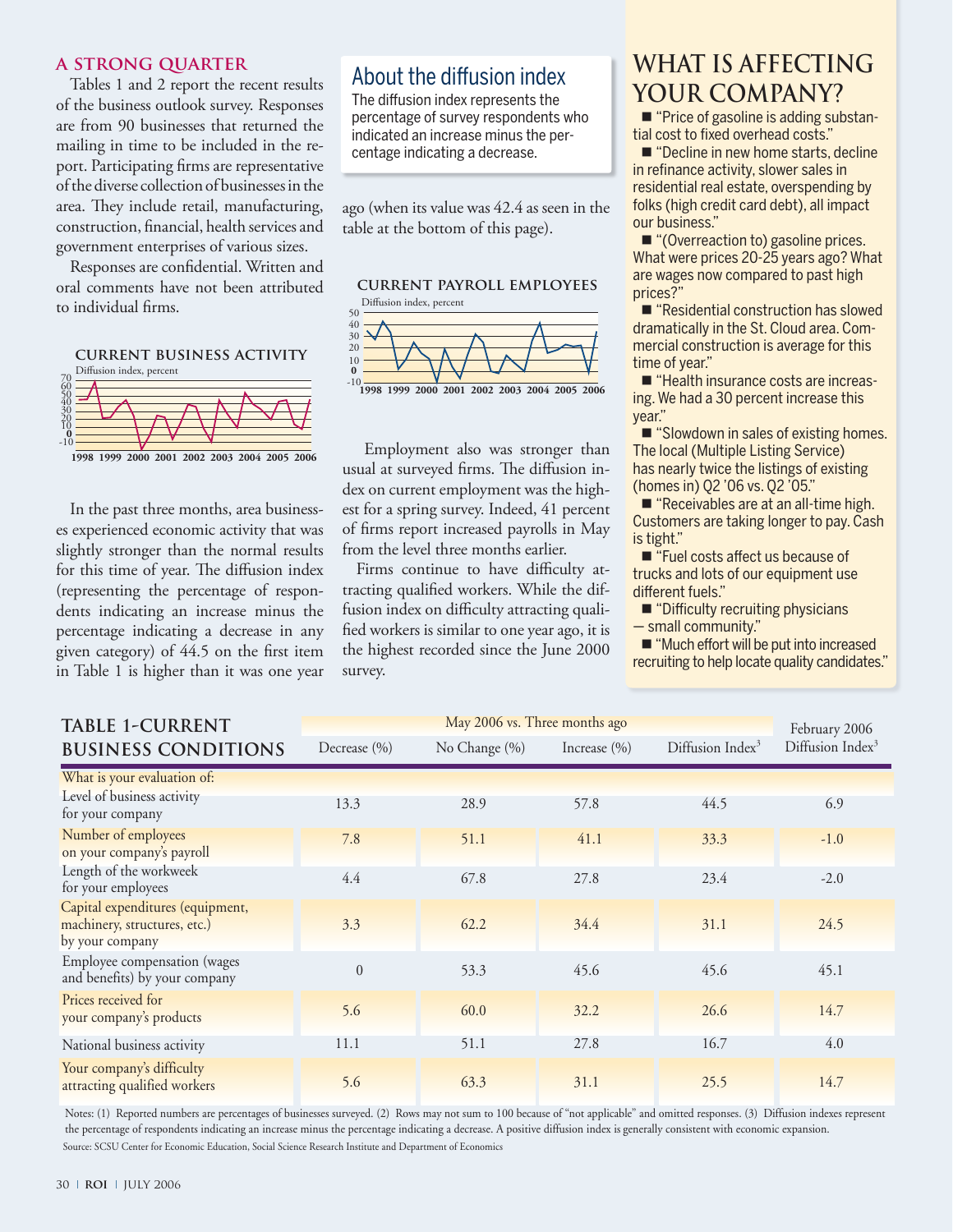#### **current difficulty finding qualified workers**



Firms report a variety of special factors are influencing their business. Some comments appear in the box at the left.

#### **steady conditions likely**

Fifty-four percent of surveyed businesses expect to see an increase in business activity by November, while 11 percent expect a decline in activity in the same period. The diffusion index on this item (43.3) is lower than reported one year ago, but is within the normal range for expected future conditions at this time of year.



Expected additions to payrolls also are normal for this time of year. Thirty-one percent of survey respondents plan to add workers by November and only 3 percent expect a drop in employment at their firms.



Thirty-nine percent of firms expect to receive higher prices by November and 4 percent expect a decline. While the diffusion index on this item is a strong indicator of anticipated future price pressures, it is worth noting that the index is lower than a quarter ago and is the lowest in a year.

At some point, the continued tightenlikely dampen these expected increases in prices. ing by Federal Reserve policy-makers will

**future prices received** 10 20 30 40 Diffusion index, percent

**0 1998 1999 2000 2001 2002 2003 2004 2005 2006**

Finally, the recent upward trend in labor market tightness is expected to continue through November. Almost one-third of surveyed firms expect it to be more difficult to attract qualified workers in the next six months. Only one firm thinks it will be less difficult. The diffusion index on this item is the highest observed since December 1999 a period when worker shortages were commonly experienced by area firms.

Firms will certainly feel pressured to offer increased compensation to workers to avoid labor shortages. More than half of surveyed businesses expect to pay higher compensation by November. Firms that compensate workers for improved productivity as well as those that recognize competition from Twin Cities companies for existing workers are most likely to be successful in finding and retaining qualified workers.

The two special questions in the survey provide information on the ways area firms determine employee compensation.

#### **future difficulty finding qualified workers**



<sup>-20</sup> **1998 1999 2000 2001 2002 2003 2004 2005 2006**

| <b>TABLE 2-FUTURE</b>                                                               |                  | February 2006 |                  |                              |                              |
|-------------------------------------------------------------------------------------|------------------|---------------|------------------|------------------------------|------------------------------|
| <b>BUSINESS CONDITIONS</b>                                                          | Decrease $(\% )$ | No Change (%) | Increase $(\% )$ | Diffusion Index <sup>3</sup> | Diffusion Index <sup>3</sup> |
| What is your evaluation of:                                                         |                  |               |                  |                              |                              |
| Level of business activity<br>for your company                                      | 11.1             | 30.0          | 54.4             | 43.3                         | 64.7                         |
| Number of employees<br>on your company's payroll                                    | 3.3              | 62.2          | 31.1             | 27.8                         | 52.0                         |
| Length of the workweek<br>for your employees                                        | 7.8              | 74.4          | 13.3             | 5.5                          | 24.5                         |
| Capital expenditures (equipment,<br>machinery, structures, etc.)<br>by your company | 4.4              | 56.7          | 34.4             | 30.0                         | 42.2                         |
| Employee compensation (wages<br>and benefits) by your company                       | $\Omega$         | 44.4          | 51.1             | 51.1                         | 49.0                         |
| Prices received for<br>your company's products                                      | 4.4              | 47.8          | 38.9             | 34.5                         | 40.2                         |
| National business activity                                                          | 4.4              | 53.3          | 26.7             | 22.3                         | 26.5                         |
| Your company's difficulty<br>attracting qualified workers                           | 1.1              | 62.2          | 32.2             | 31.1                         | 22.5                         |

Source: SCSU Center for Economic Education, Social Science Research Institute and Department of Economics Notes: (1) Reported numbers are percentages of businesses surveyed. (2) Rows may not sum to 100 because of "not applicable" and omitted responses. (3) Diffusion indexes represent the percentage of respondents indicating an increase minus the percentage indicating a decrease. A positive diffusion index is generally consistent with economic expansion.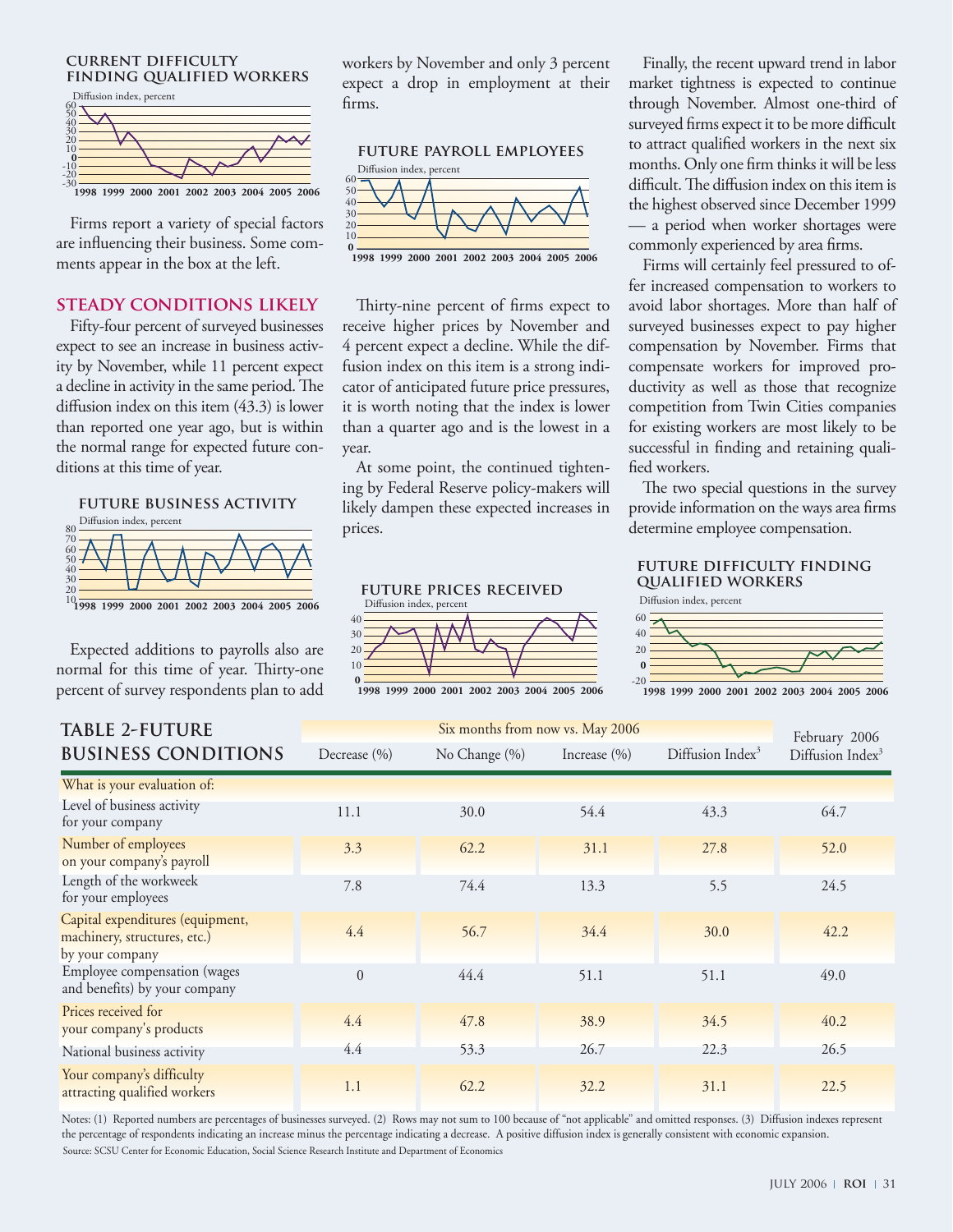#### **QUESTION 1 measuring productivity**

Finding ways to promote improvements in labor productivity is essential for firms to compete, attract and retain workers and achieve profitability. Measurement of productivity has been a common practice in goods-producing industries where output and labor input are fairly easily measured.

It is not as easy to measure productivity in service-providing industries. Measuring the output of information services is not particularly easy when there is no standard unit of measurement. It is also less clear how to measure labor inputs of salaried workers who can use modern computing and communications technologies to effectively work anytime, anywhere.

Area firms were asked if they attempt to measure productivity and the results were most interesting. Seventy-one percent of the 90 firms surveyed indicate they measure the productivity of their workers. These firms account for almost every local sector. Only 22 percent of the firms said they do not do this. Some comments are in the box to the right.

#### **QUESTION 2 worker compensation**

Economic theory suggests firms in a competitive labor market must pay workers according to their productivity, otherwise they risk losing workers to firms that will reward workers for their contribution to output. Of course, one way for firms to avert worker shortages is to use information on worker productivity in their compensation schemes.

Evidence also suggests firms that pay workers based on productivity experience less employee turnover, have lower costs associated with training new employees, have less absenteeism and have higher employee morale.

Firms commented on the extent to which workers are compensated according to their measured productivity. Some comments are in the box to the right.

#### **QUESTION 3 the earnings gap**

Regional economists have been puz-

zled by the persistent wage gap between the Twin Cities and St. Cloud. Average monthly earnings in the Twin Cities in the third quarter of 2004 were \$3,771 while average earnings in St. Cloud were only \$2,738 in the same period. These earnings differences could be due to a different sectoral makeup of workers in the Twin Cities compared to St. Cloud.

But earnings gaps within industries also can be very large. In the finance and insurance sector, average monthly earnings in the Twin Cities were \$5,413, compared with \$3,304 in St. Cloud. Average monthly earnings in professional services were \$5,226 in the metro area and \$3,232 in St. Cloud. This earnings gap exists in many industries.

While some of this gap can be explained by a higher cost of living in the Twin Cities — higher housing costs — this does not account for the entire gap. Indeed, in many industries the wage differences are more than adequate to compensate area residents willing to commute.

Given this measured earnings gap and noting the increased difficulty of area firms in attracting qualified workers, we asked survey respondents if their firms look at worker-compensation data (within their industry) from the Twin Cities when determining local pay scales. Half of them indicate they do. Some comments are in the box to the right.

#### **local data look strong**

Area employment expanded by 0.6 percent in the 12 months to April, as shown in Table 3 on Page 34. While this appears relatively slow, we note that the February-April 2005 period had relatively high growth rates, so the 2006 figure was compared to relatively high employment levels. The February and March growth rates were at normal levels, so we caution against reading too much into the April figure.

Facing a housing slowdown, the construction industry shed jobs in the past two years but is holding reasonably steady.

The service sector grew relatively well in the past year, with leadership in the previously weak wholesale trade sector.

Manufacturing in the local area continues to buck trends statewide and nationally, gaining slightly in the past 12 months.

## **comments: measuring PRODUCTIVITY**

■ "We measure productivity on each job plus a total wall to wall of the total hours input versus shipped."

■ "We measure everything. Time and motion studies, benchmarks, etc. High performance culture."

■ "Revenues divided by number of employee hours."

■ "We monitor the hours each employee records as billable time

each week. We also analyze the write-off of the resulting charges that cannot be recovered in our billings to clients." ■ "We track



labor hours to each project."

■ "Detailed timecards filled out daily that are tabulated in a spreadsheet. Each labor function has its own code."

■ "We have developed standard hours per task."

■ "Monitor all jobs for time vs. what is budgeted."

■ "Computerized job tracking measures actual results vs. bid."

■ "Detailed training and evaluation program."

■ "Per hour stats – benchmark goal vs. last year vs. projections."

■ "Complex measurement of sales per team member in a sales role."

■ "Efficiency is measured by comparing hours paid to hours sold for technicians, and parts sales volume revenues per month for parts staff."

■ "Hours taken to complete a task compared to national average. Sales made against amount of prospects coming to national average."

■ "We focus on sales measures vs. true productivity measures."

■ "We keep track of all time and materials used per job."

■ "We measure the labor component added to the price of finished goods vs. payroll dollars expended."

■ "The sales staff, we measure volume and profitability for service/delivery staff, each person will be (receive bonuses) every month based on minimizing 'recalls,' i.e., job done right the first time. Finally, every employee receives a monthly bonus based on total store sales."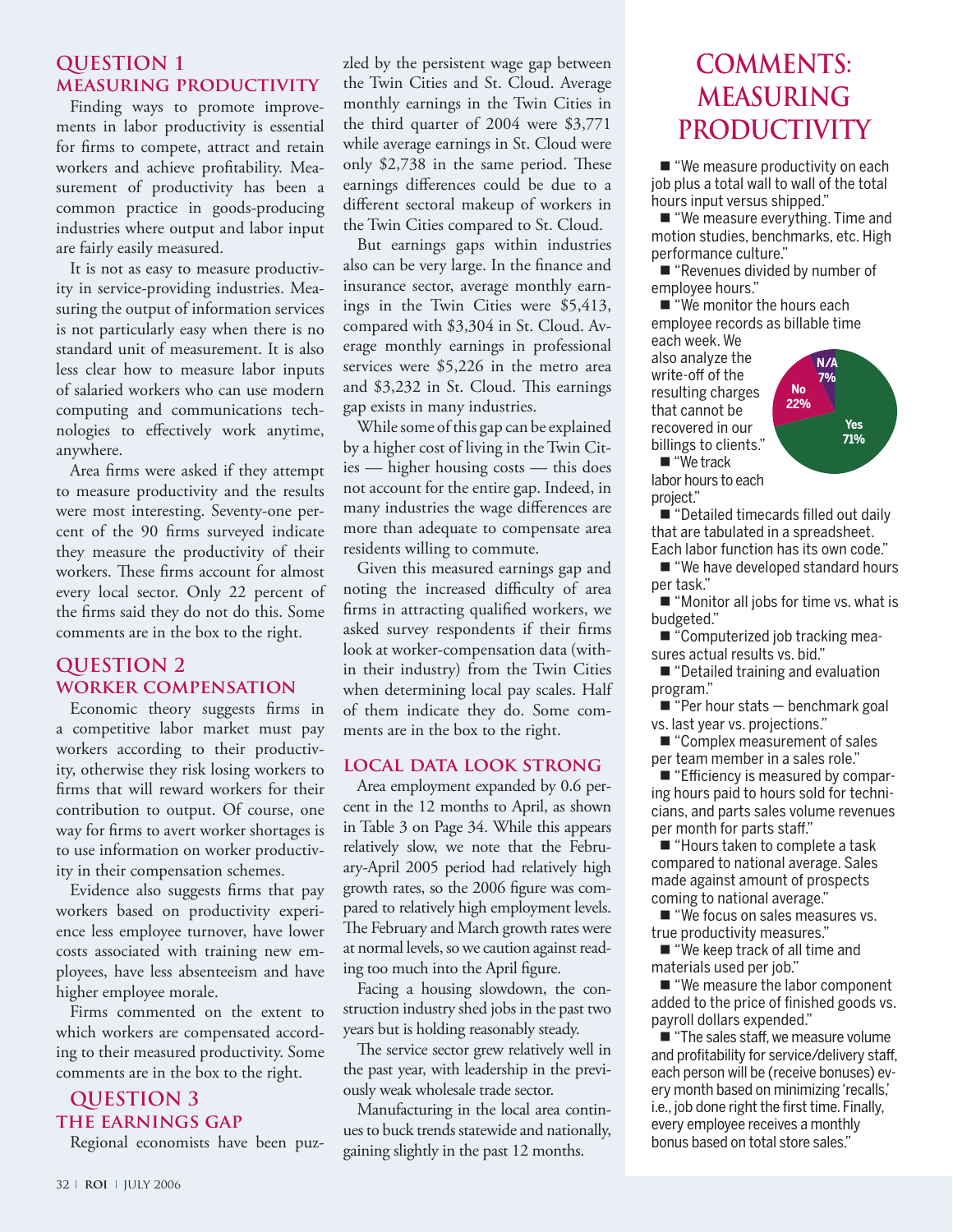## **comments: productivity vs. compensation**

■ "(Productivity) does not affect direct pay, but we have gain sharing and the better productivity, the higher the gain share. It is reviewed monthly and quarterly."

■ " ... generally we work in teams and reward those teams that are most productive."

■ "The service technicians get a bonus based on work completed."

■ "Incentives based on production, absent reports and late for work reports."

■ "Based on the work plan, (workers) can earn up to 15 percent above their salary if they are a sales-related officer." Internsive more setting rates.<br>"Incentives compensation paid quarterly based up

■ "In sales, yes; operations, no. Except for annual bonuses, which are affected by productivity measures."

■ "Each employee's productivity is analyzed based on the number of hours worked and the fees collected to determine the employee's value to the firm." Sherry

■ "No, we're a union shop and raises are given by hours<br>orked." worked."

■ "Yearly profit sharing paid to each worker based on

year-end profits."

■ "Sales people (are compensated) totally on productivity. Techs and service workers ... are on productivity."

■ "(Compensation of sales staff is) based on doing better than average. High (service) producers are rewarded."

■ "No, wages are market driven in our industry."

■ "If they beat status quo, they get a piece of the action."

■ "Yes, better performance must result in better pay."

■ "No, compensation (in our industry) is a combination of items when setting rates."

■ "20 percent of compensation is performance based." Performance based." Para Area Workers? I evel of productivity." ■ "Incentives compensation paid quarterly based upon level of productivity."

> ■ "Incentives are available when quality and efficiency goals are met."

■ "Higher productivity means bonuses each month and the highest people in gains in productivity receive a higher percentage in base wage increase."

■ "We track profitability of each job and determine if any uncontrollable factors influenced. Results are a factor in salary but not a direct factor."

## **comments: Do Twin Cities wages influence pay locally?**

■ "We have a wage and salary plan to try to stay competitive with the market and attract the best employees."

■ "We have employees based in the ring communities around the Twin Cities. Their wages impact our St. Cloud employees." **N/A**

■ "We are a global corporation and for full-time salaries it is configured with Minneapolis because we fall under the same region. For part-time or temporary only, St. Cloud is a factor because we staff for the market."

■ "Yes, but we also use regional information."

■ "We generally use local market

conditions and try to pay on the upper end of local wages."

■ "We pay salaries very comparable to the MSP area for entry level people. Experienced people are paid based on their productivity."

■ "We want to trail the metro, but not by much."

■ "Cities wages are higher because of cost of living."

■ "We monitor metro pay plans but we are generally somewhat lower in the shop — not sales. We watch trends in the metro that usually precede St. Cloud wages."

■ "We belong to state and national organizations that survey compensation on occasion. We find we are about the same as metro companies."

■ "Not fair to compare MSP to St. Cloud. I did a survey last summer with companies our size in Madison, Wis., Des Moines, Iowa, Cedar Rapids, Iowa, and Milwaukee, Wis. I found our pay schedule was approximately 7-9 percent higher with all benefits."

 $\blacksquare$  The higher the position, the more applicable the pay influence of the Twin Cities. We use local data for the lower level production positions."

- "We generally pay market metro rates for all positions."
- "We look at statewide and Central Minnesota data to

set pay ranges for individual jobs."

■ "Partially, we use a national firm that gives us data based on local info and also Twin Cities."

■ "We use local, regional and industry studies."

■ "Use both national and local data to determine a fair market salary range for specific job description within our industry."

■ "We compete with St. Cloud employers more than with those from the Twin Cities. St. Cloud wages are 10-15 percent lower than Twin Cities. Would anyone really want to fight the daily traffic for 15 percent?"

■ "We must compete for these skilled workers so we pay comparable MSP wages."

■ "Recent hires have put pressure on our existing salary structure as we are seeing more applicants from the western Twin Cities suburbs."

■ "We predominantly use industry group survey information based on the size of our organization."

■ "When we feel a potential employee has quality experience, we may consider the metro wages to keep them here."

■ "We regularly survey St. Cloud area firms."

■ "We want to be at or above state ranges."

■ "We compete nationwide for engineers. Technicians are typically local area people. Their wages are based on statewide salaries."

■ "For professional positions and difficult to fill positions we consider the Twin Cities market when setting pay."

■ "We compare to outstate Minnesota."

■ "We use other communities in size similar to St. Cloud for this analysis."

■ "We look at it, but we do not match it dollar for dollar."

■ "We're mostly concerned with competitive wages in the

St. Cloud area. We don't feel much wage pressure from the Twin Cities."

■ "Use it as a tool, not as the only tool. We look at many factors — cost of living, unemployment rate, etc."

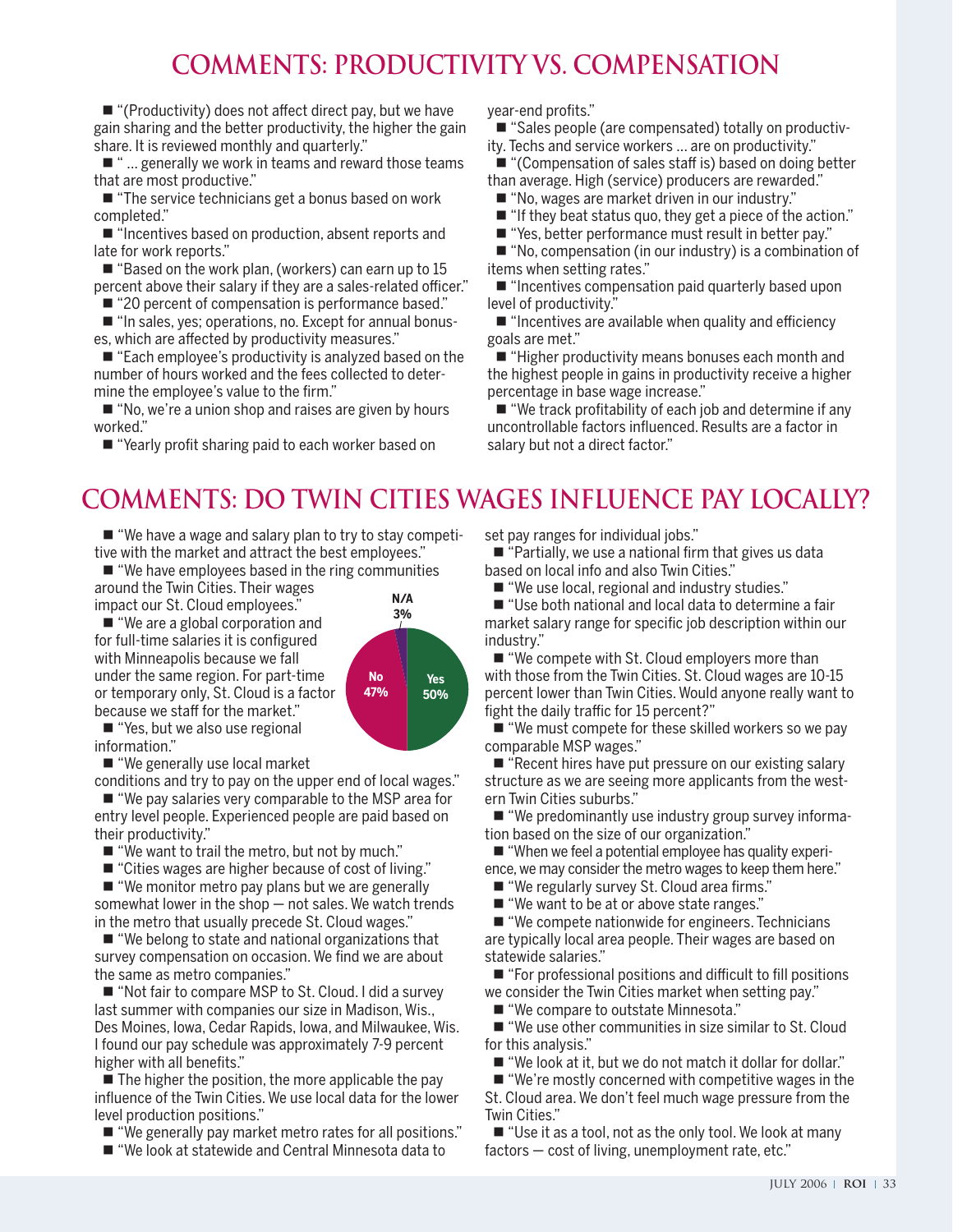| TABLE 3-                           |          | St. Cloud (Stearns and Benton)                               |                                  | 13-county Twin Cities area |                                                  |                                  | <b>Minnesota</b> |                                                  |                                  |
|------------------------------------|----------|--------------------------------------------------------------|----------------------------------|----------------------------|--------------------------------------------------|----------------------------------|------------------|--------------------------------------------------|----------------------------------|
| <b>EMPLOYMENT</b><br><b>TRENDS</b> |          | 15-year trend April '05-April<br>growth rate '06 growth rate | April '06<br>employment<br>share | growth rate                | 15-year trend April '05-April '06<br>growth rate | April '06<br>employment<br>share | growth rate      | 15-year trend April '05-April '06<br>growth rate | April '06<br>employment<br>share |
| Total nonagricultural              | 2.1%     | 0.6%                                                         | 100%                             | 1.7%                       | 1.1%                                             | 100%                             | 1.7%             | 1.2%                                             | 100%                             |
| Total private                      | 2.3%     | 0.5%                                                         | 84.9%                            | 1.8%                       | 0.8%                                             | 85.7%                            | 1.8%             | 1.1%                                             | 84.4%                            |
| <b>Goods producing</b>             | 2.7%     | 0.2%                                                         | 21.9%                            | 0.7%                       | 1.1%                                             | 16.2%                            | 0.8%             | 0.0                                              | 17.2%                            |
| Construction/natural resources     | 3.6%     | $-0.4%$                                                      | 4.5%                             | 4.0%                       | 0.9%                                             | 4.7%                             | 3.4%             | 0.0                                              | 4.7%                             |
| Manufacturing                      | 2.4%     | 0.4%                                                         | 17.4%                            | $-0.2%$                    | $1.1\%$                                          | 11.5%                            | 0.2%             | 0.0                                              | 12.5%                            |
| Service providing                  | 1.9%     | 0.7%                                                         | 78.1%                            | 1.9%                       | 1.1%                                             | 83.8%                            | 1.9%             | 1.4%                                             | 82.8%                            |
| Trade/transportation/utilities     | 0.7%     | 0.3%                                                         | 20.8%                            | 1.1%                       | $-1.0\%$                                         | 18.8%                            | 1.2%             | $0.2\%$                                          | 19.2%                            |
| Wholesale trade                    | 3.0%     | 2.3%                                                         | 4.6%                             | 1.4%                       | $-1.5%$                                          | 4.7%                             | 1.5%             | 0.6%                                             | 4.8%                             |
| Retail trade                       | 0.1%     | $-0.3%$                                                      | 13.3%                            | 1.3%                       | $-0.7\%$                                         | 10.3%                            | 1.2%             | $0.1\%$                                          | 10.9%                            |
| Trans./warehouse/utilities         | $0.5\%$  | $-0.2%$                                                      | 2.8%                             | 0.5%                       | $-1.2\%$                                         | 3.8%                             | 0.8%             | 0.1%                                             | 3.5%                             |
| Information                        | 1.7%     | 3.4%                                                         | 1.4%                             | 0.5%                       | $-4.1\%$                                         | 2.3%                             | $0.7\%$          | 1.0%                                             | $2.2\%$                          |
| Financial activities               | $4.0\%$  | 0.8%                                                         | 4.4%                             | 2.3%                       | 1.5%                                             | 8.1%                             | 2.3%             | 1.4%                                             | $6.6\%$                          |
| Professional & business service    | 4.3%     | $-0.2%$                                                      | 7.7%                             | 2.3%                       | 1.4%                                             | 14.1%                            | 2.6%             | 2.4%                                             | 11.3%                            |
| Education & health                 | 2.9%     | 0.8%                                                         | 14.8%                            | 3.0%                       | 2.0%                                             | 12.8%                            | 3.1%             | 2.3%                                             | 14.5%                            |
| Leisure & hospitality              | 2.8%     | 0.6%                                                         | 9.4%                             | 2.5%                       | $4.1\%$                                          | 9.3%                             | $2.1\%$          | 2.4%                                             | $9.0\%$                          |
| Other services (excluding govt.)   | 1.7%     | 1.0%                                                         | 4.5%                             | 1.5%                       | $-2.2\%$                                         | 4.2%                             | 1.7%             | 0.1%                                             | 4.3%                             |
| Government                         | 1.1%     | 1.1%                                                         | 15.1%                            | 1.7%                       | $2.7\%$                                          | 14.3%                            | 1.2%             | 1.2%                                             | 15.6%                            |
| Federal government                 | $-0.4%$  | 0.2%                                                         | 1.6%                             | $0.1\%$                    | $-0.5%$                                          | 1.2%                             | $-0.3\%$         | $-1.6%$                                          | 1.2%                             |
| State government                   | 0.4%     | 2.3%                                                         | 4.5%                             | 1.6%                       | $-0.5%$                                          | 4.0%                             | 0.8%             | 1.7%                                             | 3.6%                             |
| Local government                   | $-0.1\%$ | 0.8%                                                         | 8.9%                             | 2.2%                       | 4.6%                                             | 9%                               | 1.5%             | 1.3%                                             | 10.8%                            |

Note: Long-term trend growth rate is the compounded average employment growth rate in the specified period.

Source: Minnesota Department of Employment and Economic Development

Area unemployment was at 4.3 percent for April, down from its March level and from its year-earlier reading as shown in Table 4. This is largely because of a decrease in area labor force participation, as civilian employment is down 0.5 percent.

Our economy normally increases in activity in spring, but last year's upsurge in April was quite large and is creating some of this negative reading. The area unemployment rate is still above the state and Twin Cities rates, but rates are converging.

Help-wanted advertising is up slightly from last year.

Building permit valuations so far this spring are ahead of last year's levels. Nationwide, the number of permits issued was down 7.4 percent in April, and the National Association of Home Builders forecasts a 6.1 percent decline for the year. Still, the Minneapolis Federal Reserve forecasts 4.3 percent growth in housing statewide, and the builders association reports increasing construction activity in the Midwest.

Local business leaders indicate concern of the length of time houses are on the market, but this has not seemed to have slowed construction activity.

This sector will be worth watching close-

| TABLE 4-OTHER<br><b>ECONOMIC INDICATORS</b>                                                                                                 | 2006    | 2005     | Percent<br>Change |
|---------------------------------------------------------------------------------------------------------------------------------------------|---------|----------|-------------------|
| St. Cloud MSA labor force<br>April (Minnesota Department of Employment and Economic Development)                                            | 104,623 | 106,135  | $-1.4%$           |
| St. Cloud MSA civilian employment #<br>April (Minnesota Department of Employment and Economic Development)                                  | 100,139 | 100,679  | $-0.5%$           |
| St. Cloud MSA unemployment rate*<br>April (Minnesota Department of Employment and Economic Development)                                     | 4.3%    | 5.1%     | NA                |
| Minnesota unemployment rate*<br>April (Minnesota Department of Employment and Economic Development)                                         | $4.2\%$ | $4.1\%$  | <b>NA</b>         |
| Minneapolis-St. Paul unemployment rate*<br>April (Minnesota Department of Employment and Economic Development)                              | 3.8%    | 3.8%     | NA                |
| St. Cloud area new unemployment insurance claims<br>February-April average (Minnesota Department of<br>Employment and Economic Development) | 838.7   | 918      | $-8.6\%$          |
| St. Cloud Times help-wanted ad linage<br>February-April average, in inches                                                                  | 6,195   | 5,920.7  | 4.6%              |
| St. Cloud MSA residential building permit valuation<br>in thousands, February-April average (U.S. Dept. of Commerce)                        | 12,663  | 11,966.7 | 5.8%              |
| St. Cloud index of leading economic indicators<br>April (St. Cloud State University)**                                                      | 103.7   | 96.7     | 7.2%              |

MSA = St. Cloud Metropolitan Statistical Area, composed of Stearns and Benton counties.

# - The employment numbers here are based on household estimates, not the employer payroll estimate in Table 3.

\* - Not seasonally adjusted

\*\*- January-March 2001=100

NA - Not applicable

ly as economic fundamentals, such as rising interest rates and tighter credit conditions, could adversely affect its conditions.

The St. Cloud Index of Leading Economic Indicators substantially increased. Two readings ago, we had the highest quarterly growth rate registered with this indicator, and employment moved reasonably well.

The current reading is almost as strong, indicating we should have slightly above-normal growth for the next six months. (Normal payroll employment growth in the area runs about 2 percent per year.)

While initial claims for unemployment insurance have risen somewhat since January on a seasonally adjusted basis, April's